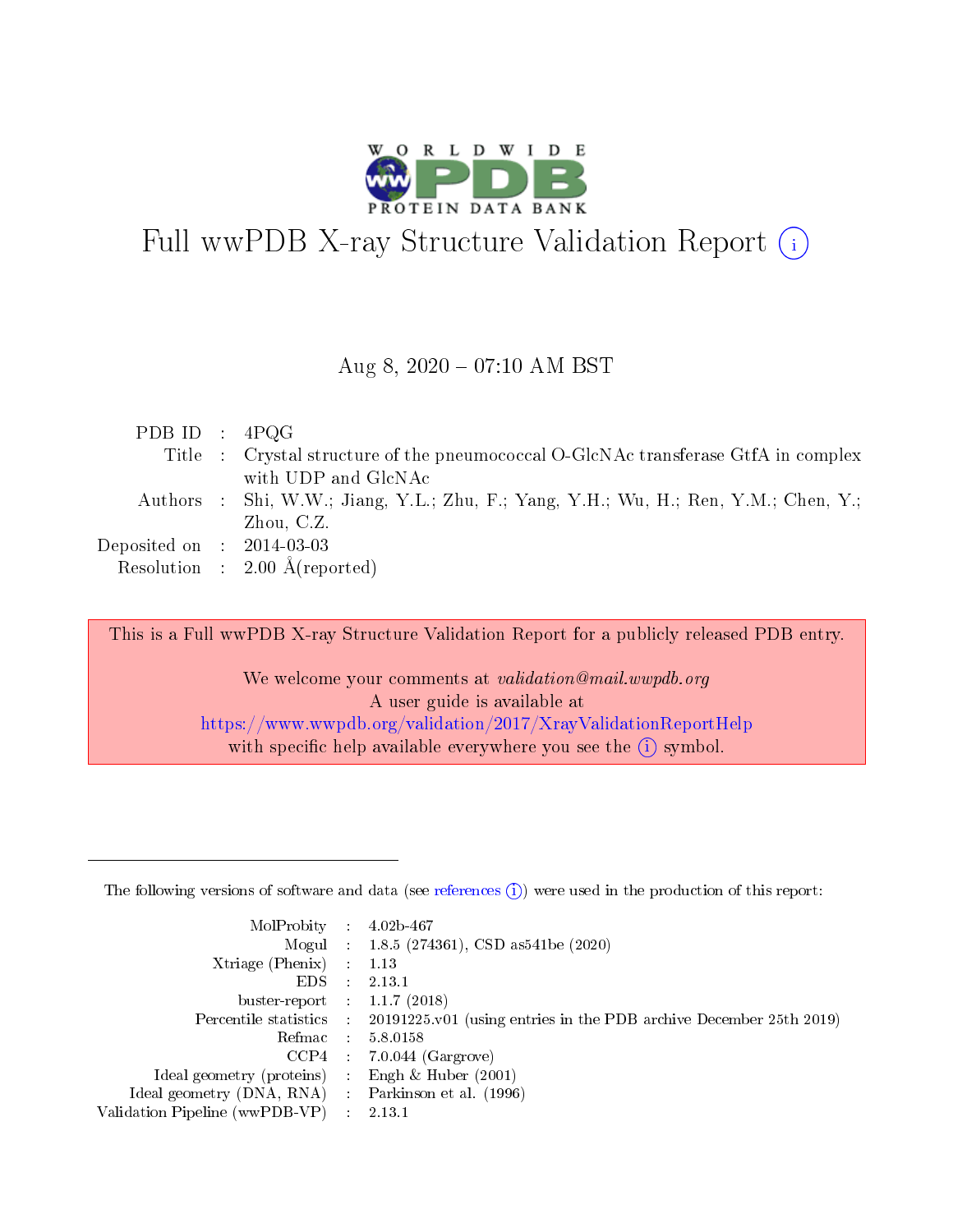# 1 [O](https://www.wwpdb.org/validation/2017/XrayValidationReportHelp#overall_quality)verall quality at a glance  $(i)$

The following experimental techniques were used to determine the structure: X-RAY DIFFRACTION

The reported resolution of this entry is 2.00 Å.

Percentile scores (ranging between 0-100) for global validation metrics of the entry are shown in the following graphic. The table shows the number of entries on which the scores are based.



| Metric                | Whole archive<br>$(\#\text{Entries})$ | <b>Similar resolution</b><br>$(\#\text{Entries}, \text{resolution range}(\text{\AA}))$ |
|-----------------------|---------------------------------------|----------------------------------------------------------------------------------------|
| $R_{free}$            | 130704                                | 8085 (2.00-2.00)                                                                       |
| Clashscore            | 141614                                | $9178(2.00-2.00)$                                                                      |
| Ramachandran outliers | 138981                                | $9054(2.00-2.00)$                                                                      |
| Sidechain outliers    | 138945                                | $9053(2.00-2.00)$                                                                      |
| RSRZ outliers         | 127900                                | $7900(2.00-2.00)$                                                                      |

The table below summarises the geometric issues observed across the polymeric chains and their fit to the electron density. The red, orange, yellow and green segments on the lower bar indicate the fraction of residues that contain outliers for  $>=3, 2, 1$  and 0 types of geometric quality criteria respectively. A grey segment represents the fraction of residues that are not modelled. The numeric value for each fraction is indicated below the corresponding segment, with a dot representing fractions  $\epsilon=5\%$  The upper red bar (where present) indicates the fraction of residues that have poor fit to the electron density. The numeric value is given above the bar.

| Mol | Chain | Length | Quality of chain |     |                 |
|-----|-------|--------|------------------|-----|-----------------|
|     |       | 51     | 2%<br>88%        | 11% |                 |
|     |       | 51     | 3%<br>88%        | 9%  | $\cdot$ $\cdot$ |

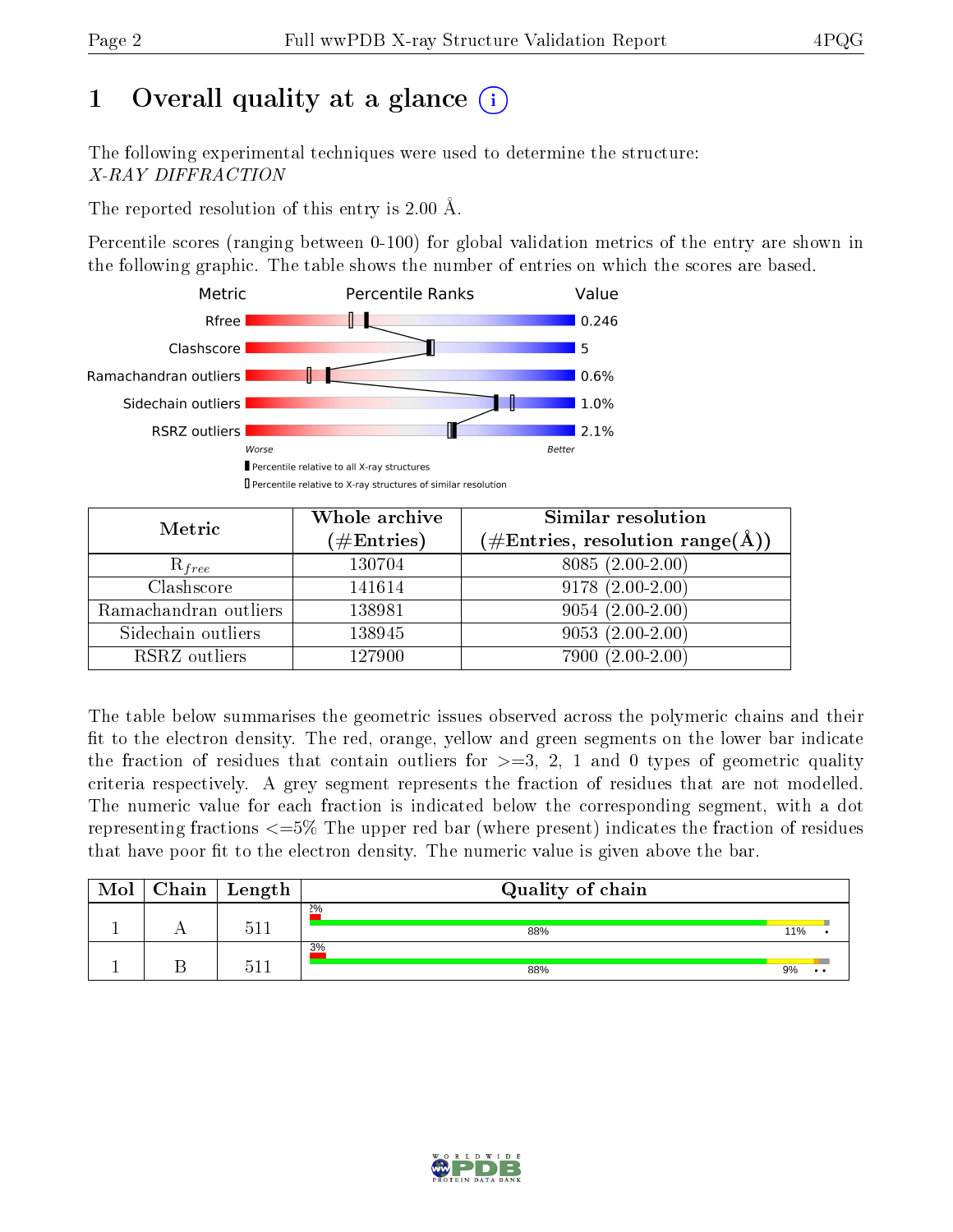# 2 Entry composition (i)

There are 4 unique types of molecules in this entry. The entry contains 8937 atoms, of which 0 are hydrogens and 0 are deuteriums.

In the tables below, the ZeroOcc column contains the number of atoms modelled with zero occupancy, the AltConf column contains the number of residues with at least one atom in alternate conformation and the Trace column contains the number of residues modelled with at most 2 atoms.

| • Molecule 1 is a protein called Glycosyltransferase Gtf1. |  |
|------------------------------------------------------------|--|
|------------------------------------------------------------|--|

| Mol |  | Chain Residues | Atoms |                 |         |  |  |  | $\text{ZeroOcc} \mid \text{AltConf} \mid \text{Trace}$ |  |
|-----|--|----------------|-------|-----------------|---------|--|--|--|--------------------------------------------------------|--|
|     |  | 506            | Total | $\sim$ C $\sim$ |         |  |  |  |                                                        |  |
|     |  |                | 4119  | 2643            | 676 791 |  |  |  |                                                        |  |
|     |  | 501            |       | Total C         | N.      |  |  |  |                                                        |  |
|     |  |                | 4071  | 2615            | 663 784 |  |  |  |                                                        |  |

| Chain | Residue  | Modelled   | Actual | Comment               |                   |
|-------|----------|------------|--------|-----------------------|-------------------|
| A     | $-7$     | <b>MET</b> |        | initiating methionine | <b>UNP Q97P84</b> |
| A     | $-6$     | <b>GLY</b> |        | expression tag        | <b>UNP Q97P84</b> |
| А     | $-5$     | <b>HIS</b> |        | expression tag        | <b>UNP Q97P84</b> |
| А     | $-4$     | HIS        |        | expression tag        | UNP Q97P84        |
| А     | $-3$     | <b>HIS</b> |        | expression tag        | UNP Q97P84        |
| А     | $-2$     | <b>HIS</b> |        | expression tag        | <b>UNP Q97P84</b> |
| А     | $-1$     | <b>HIS</b> |        | expression tag        | <b>UNP Q97P84</b> |
| А     | 0        | <b>HIS</b> |        | expression tag        | <b>UNP Q97P84</b> |
| B     | $-7$     | <b>MET</b> |        | initiating methionine | UNP Q97P84        |
| B     | $-6$     | <b>GLY</b> |        | expression tag        | <b>UNP Q97P84</b> |
| B     | $-5$     | <b>HIS</b> |        | expression tag        | <b>UNP Q97P84</b> |
| B     | $-4$     | <b>HIS</b> |        | expression tag        | <b>UNP Q97P84</b> |
| B     | $-3$     | HIS        |        | expression tag        | UNP Q97P84        |
| B     | $-2$     | <b>HIS</b> |        | expression tag        | UNP Q97P84        |
| B     | $-1$     | <b>HIS</b> |        | expression tag        | Q97P84<br>UNP -   |
| B     | $\theta$ | <b>HIS</b> |        | expression tag        | UNP Q97P84        |

There are 16 discrepancies between the modelled and reference sequences:

• Molecule 2 is URIDINE-5'-DIPHOSPHATE (three-letter code: UDP) (formula:  $C_9H_{14}N_2O_{12}P_2$ ).

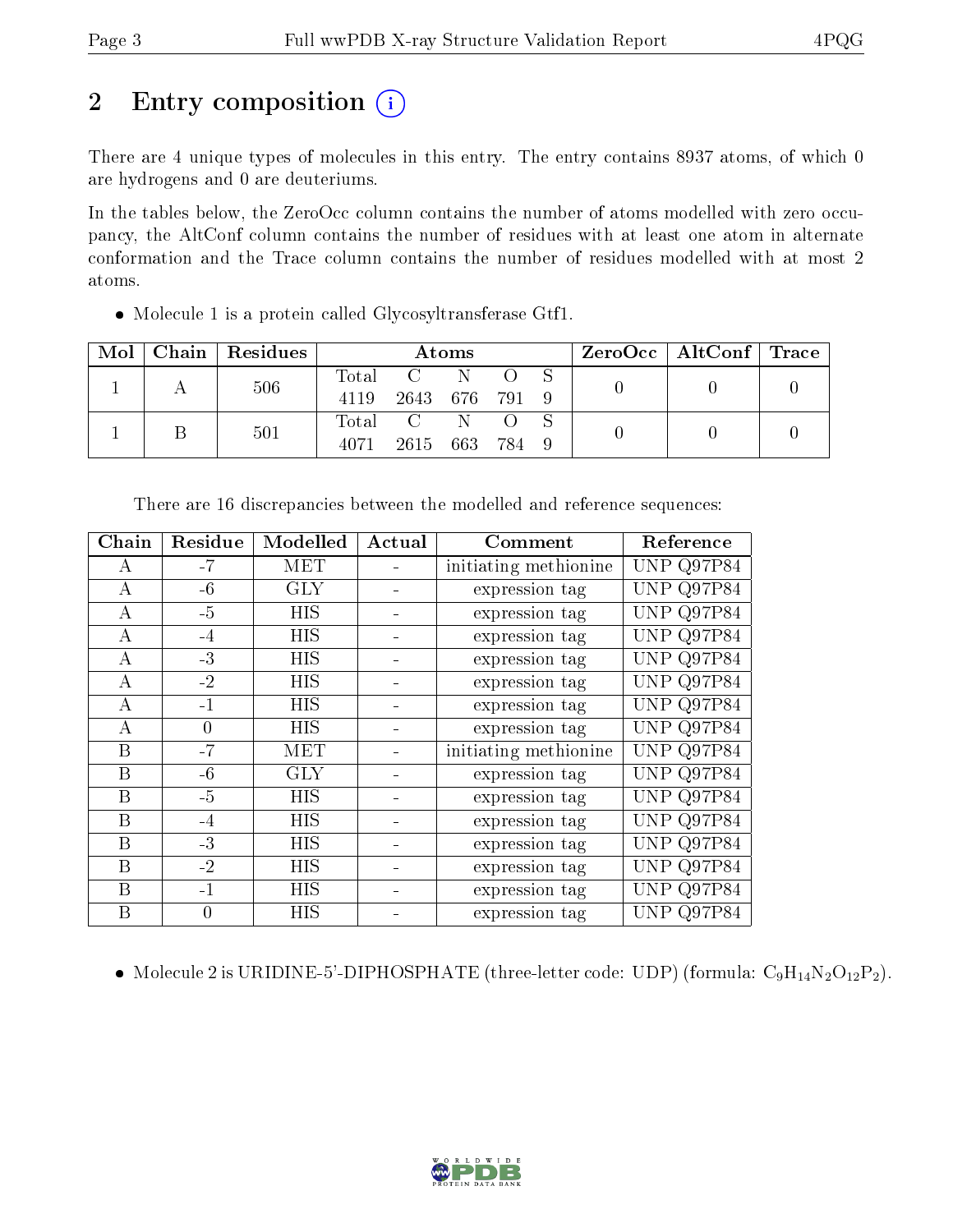

|  |  | Mol   Chain   Residues | <b>Atoms</b>  |  |  |  |  | $\rm ZeroOcc \mid AltConf$ |  |
|--|--|------------------------|---------------|--|--|--|--|----------------------------|--|
|  |  |                        | Total C N O P |  |  |  |  |                            |  |
|  |  | 25 9 2 12 2            |               |  |  |  |  |                            |  |
|  |  |                        | Total C N O P |  |  |  |  |                            |  |
|  |  |                        | 25 9 2 12 2   |  |  |  |  |                            |  |

 Molecule 3 is 2-acetamido-2-deoxy-beta-D-glucopyranose (three-letter code: NAG) (formula:  $C_8H_{15}NO_6$ .



| Mol | $\mid$ Chain $\mid$ Residues | A toms      |  |  | $^+$ ZeroOcc $\, \mid \, \text{AltConf} \, \, \cdot$ |  |
|-----|------------------------------|-------------|--|--|------------------------------------------------------|--|
|     |                              | Total C N O |  |  |                                                      |  |

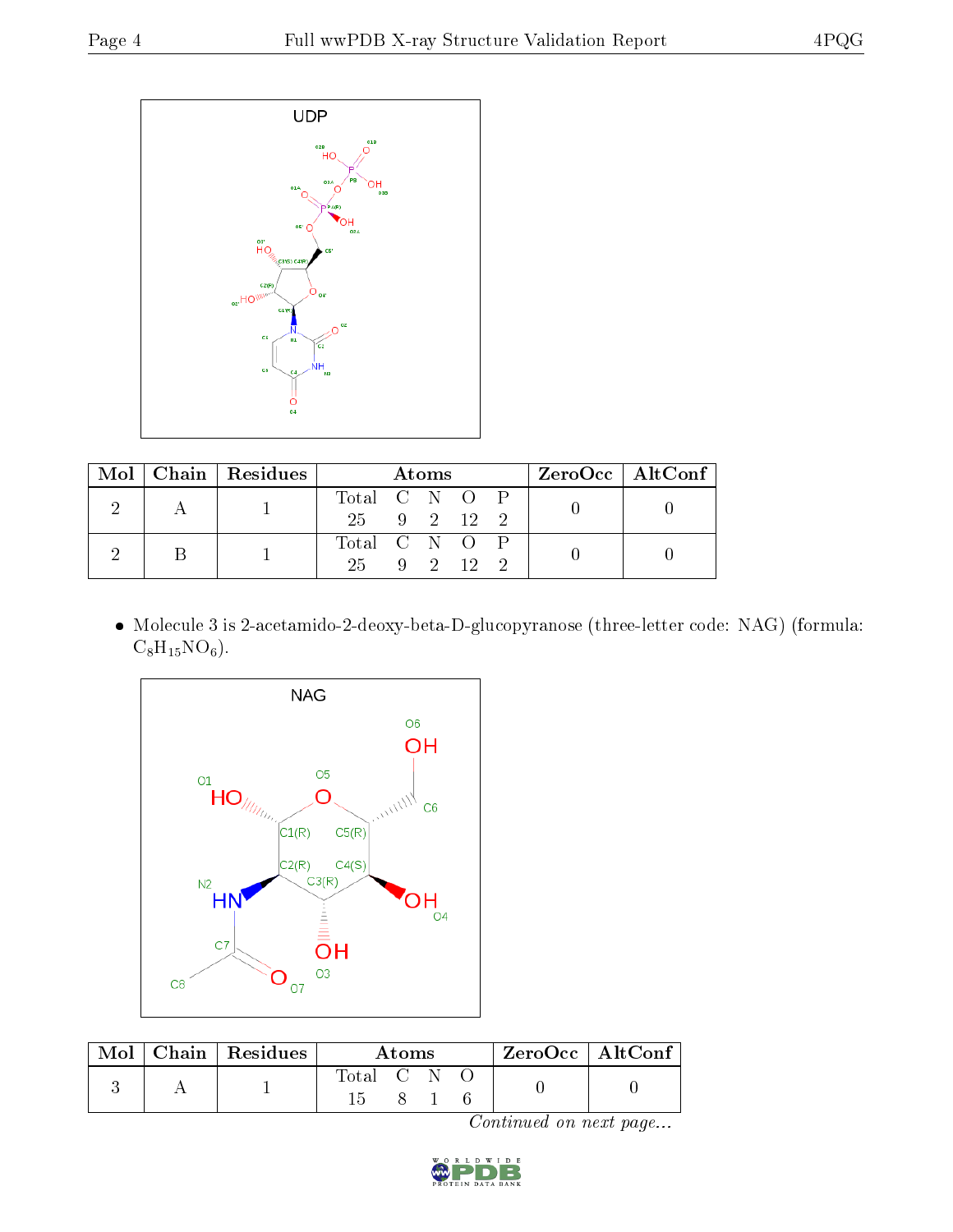Continued from previous page...

|  | Mol   Chain   Residues | Atoms     |  |  | ZeroOcc   AltConf |  |
|--|------------------------|-----------|--|--|-------------------|--|
|  |                        | Total C N |  |  |                   |  |
|  |                        |           |  |  |                   |  |

Molecule 4 is water.

|  | $Mol$   Chain   Residues | Atoms               | ZeroOcc   AltConf |  |
|--|--------------------------|---------------------|-------------------|--|
|  | 360                      | Total<br>360<br>360 |                   |  |
|  | 307                      | Total<br>307<br>307 |                   |  |

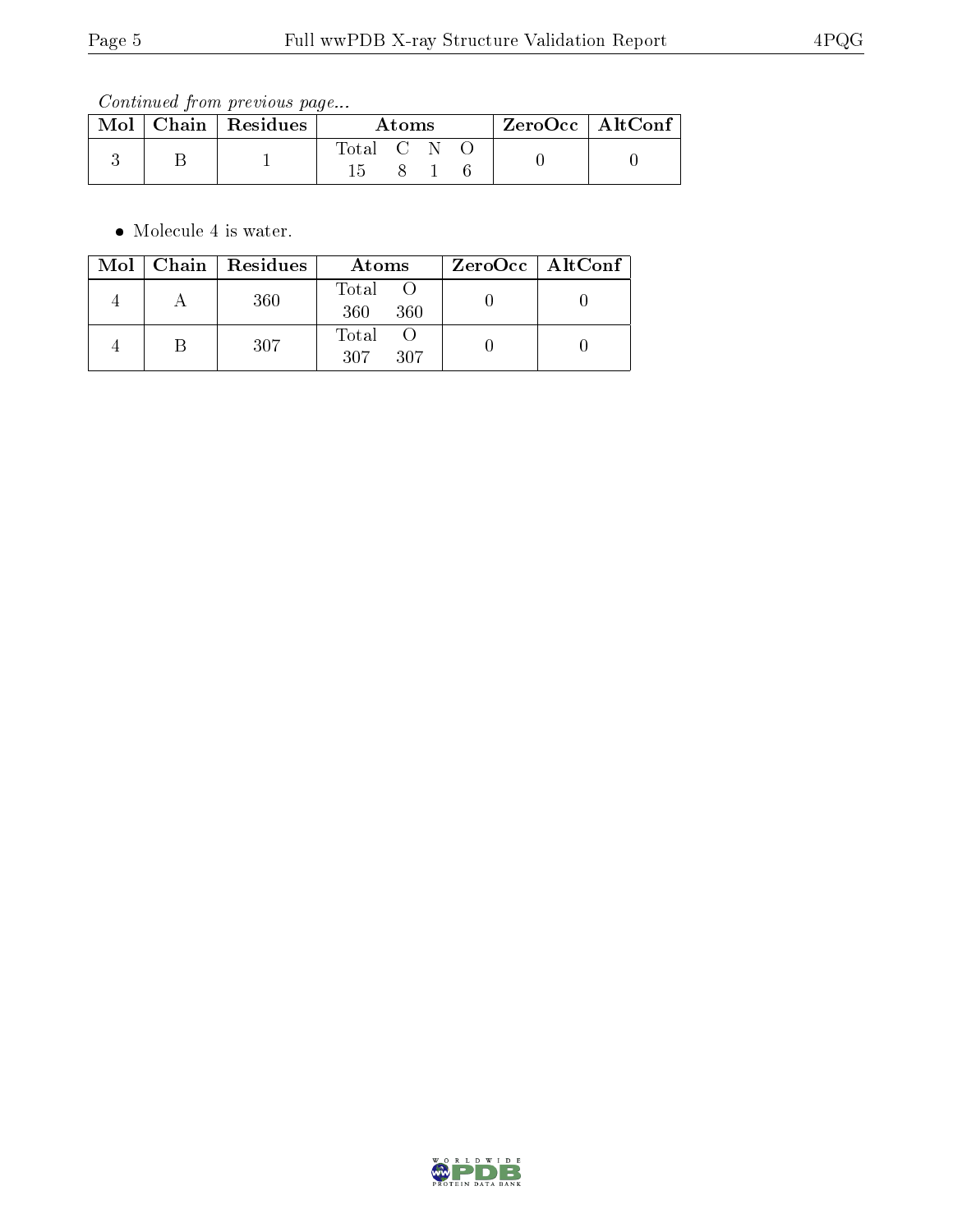# 3 Residue-property plots  $(i)$

These plots are drawn for all protein, RNA, DNA and oligosaccharide chains in the entry. The first graphic for a chain summarises the proportions of the various outlier classes displayed in the second graphic. The second graphic shows the sequence view annotated by issues in geometry and electron density. Residues are color-coded according to the number of geometric quality criteria for which they contain at least one outlier: green  $= 0$ , yellow  $= 1$ , orange  $= 2$  and red  $= 3$  or more. A red dot above a residue indicates a poor fit to the electron density ( $RSRZ > 2$ ). Stretches of 2 or more consecutive residues without any outlier are shown as a green connector. Residues present in the sample, but not in the model, are shown in grey.



• Molecule 1: Glycosyltransferase Gtf1

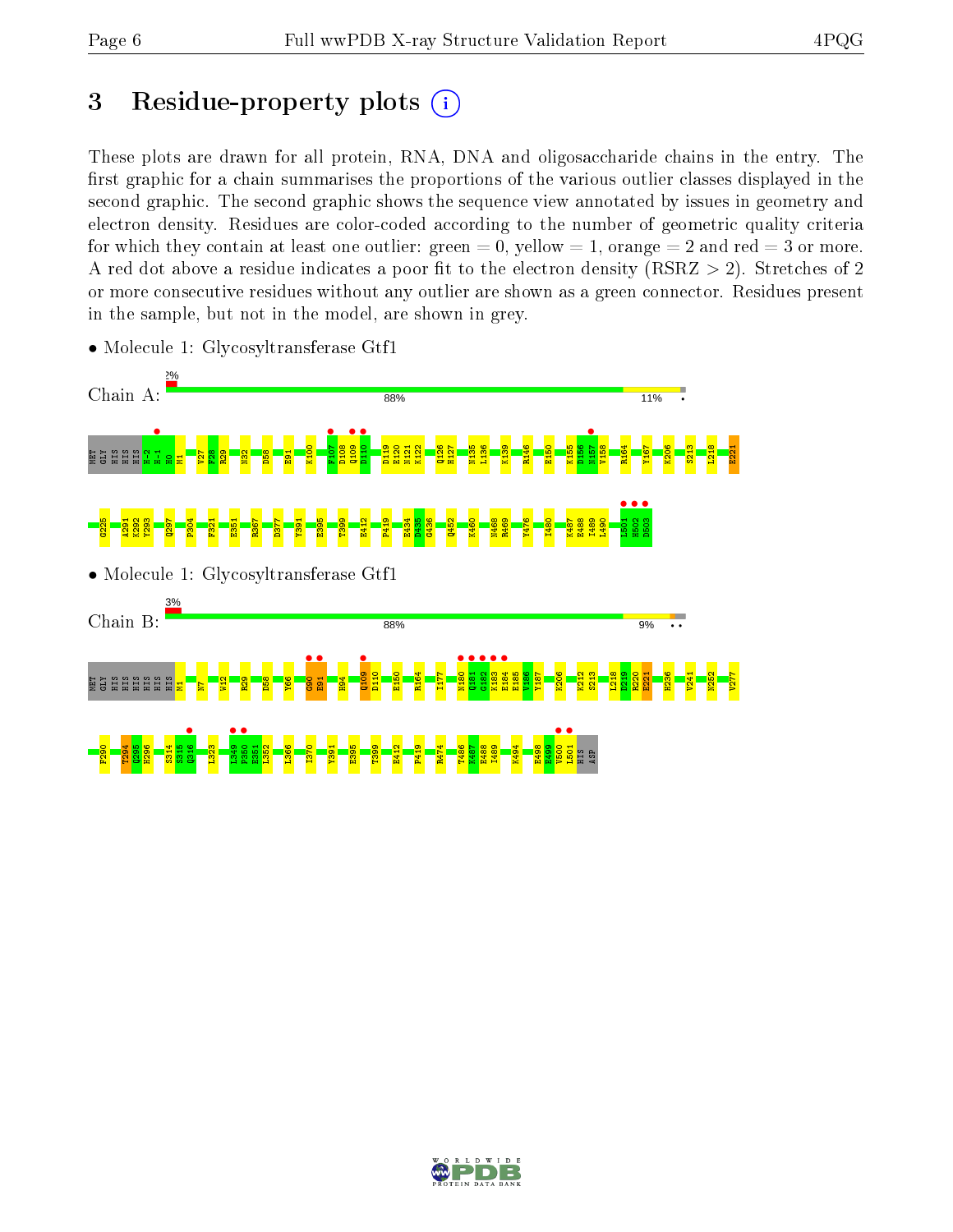# 4 Data and refinement statistics  $(i)$

| Property                                                         | <b>Value</b>                                             | Source     |
|------------------------------------------------------------------|----------------------------------------------------------|------------|
| Space group                                                      | P 21 21 21                                               | Depositor  |
| Cell constants                                                   | $125.63\overline{\rm A}$<br>71.24Å<br>$127.04\text{\AA}$ |            |
| a, b, c, $\alpha$ , $\beta$ , $\gamma$                           | $90.00^\circ$<br>$90.00^\circ$<br>$90.00^\circ$          | Depositor  |
| Resolution $(A)$                                                 | 47.41<br>2.00<br>$\frac{1}{2}$                           | Depositor  |
|                                                                  | 44.18<br>2.00<br>$\frac{1}{2}$ and $\frac{1}{2}$         | <b>EDS</b> |
| % Data completeness                                              | 99.9 (47.41-2.00)                                        | Depositor  |
| (in resolution range)                                            | 99.9 (44.18-2.00)                                        | <b>EDS</b> |
| $R_{merge}$                                                      | 0.09                                                     | Depositor  |
| $\mathrm{R}_{sym}$                                               | 0.09                                                     | Depositor  |
| $\langle I/\sigma(I) \rangle^{-1}$                               | 3.90 (at $2.00\text{\AA}$ )                              | Xtriage    |
| Refinement program                                               | <b>REFMAC 5.6.0117</b>                                   | Depositor  |
|                                                                  | $\overline{0.199}$ ,<br>0.248                            | Depositor  |
| $R, R_{free}$                                                    | 0.197<br>0.246                                           | DCC        |
| $R_{free}$ test set                                              | $3906$ reflections $(5.03\%)$                            | wwPDB-VP   |
| Wilson B-factor $(A^2)$                                          | 25.3                                                     | Xtriage    |
| Anisotropy                                                       | 0.838                                                    | Xtriage    |
| Bulk solvent $k_{sol}(\text{e}/\text{A}^3), B_{sol}(\text{A}^2)$ | $0.36$ , $40.9$                                          | <b>EDS</b> |
| $\overline{L-test for}$ twinning <sup>2</sup>                    | $< L >$ = 0.49, $< L2$ = 0.32                            | Xtriage    |
| Estimated twinning fraction                                      | $0.010$ for $-h, l, k$                                   | Xtriage    |
| $F_o, F_c$ correlation                                           | 0.95                                                     | <b>EDS</b> |
| Total number of atoms                                            | 8937                                                     | wwPDB-VP   |
| Average B, all atoms $(A^2)$                                     | 30.0                                                     | wwPDB-VP   |

Xtriage's analysis on translational NCS is as follows: The largest off-origin peak in the Patterson function is  $3.48\%$  of the height of the origin peak. No significant pseudotranslation is detected.

<sup>&</sup>lt;sup>2</sup>Theoretical values of  $\langle |L| \rangle$ ,  $\langle L^2 \rangle$  for acentric reflections are 0.5, 0.333 respectively for untwinned datasets, and 0.375, 0.2 for perfectly twinned datasets.



<span id="page-6-1"></span><span id="page-6-0"></span><sup>1</sup> Intensities estimated from amplitudes.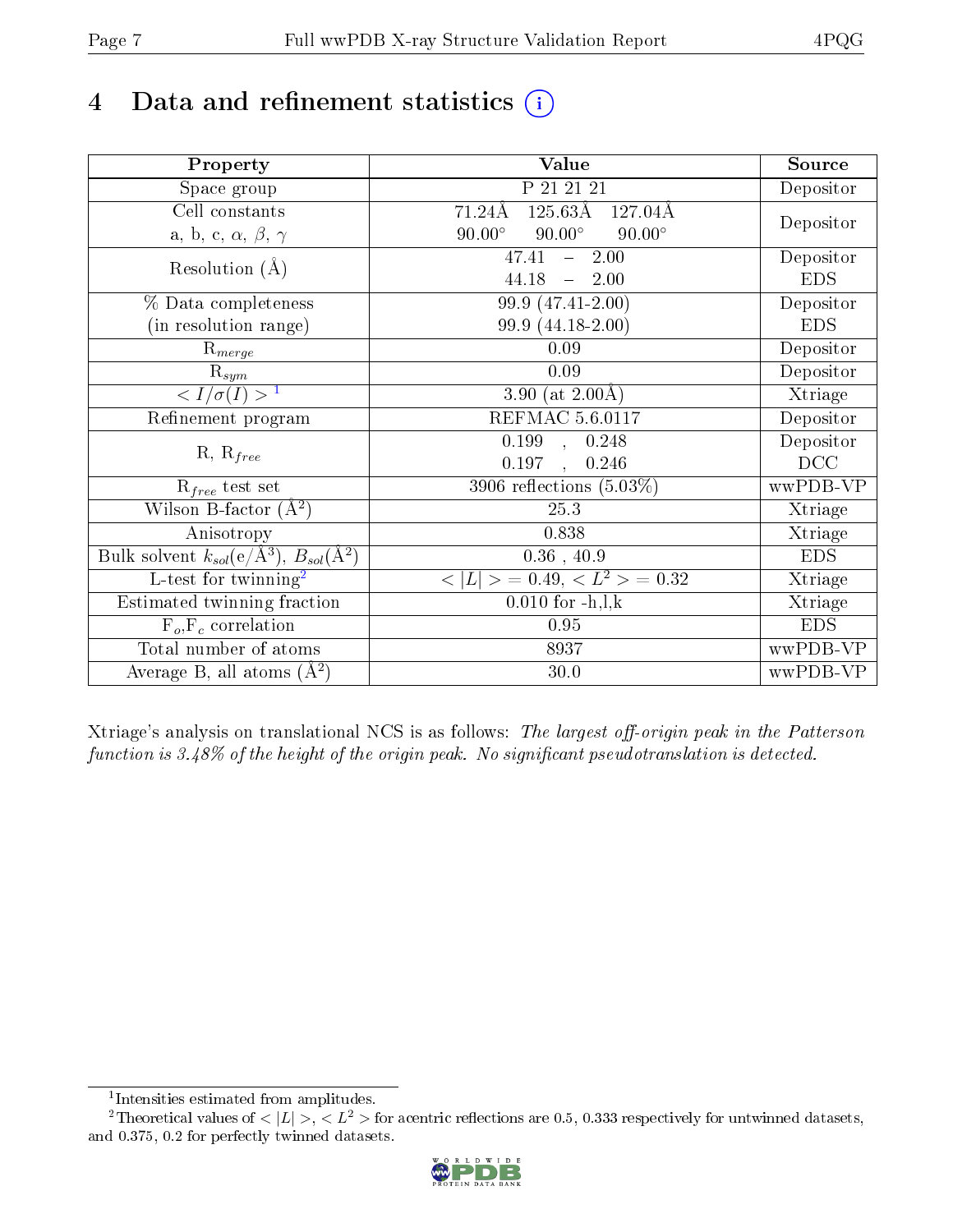# 5 Model quality  $(i)$

### 5.1 Standard geometry  $(i)$

Bond lengths and bond angles in the following residue types are not validated in this section: UDP, NAG

The Z score for a bond length (or angle) is the number of standard deviations the observed value is removed from the expected value. A bond length (or angle) with  $|Z| > 5$  is considered an outlier worth inspection. RMSZ is the root-mean-square of all Z scores of the bond lengths (or angles).

| Mol | Chain |      | <b>Bond lengths</b> | Bond angles |           |
|-----|-------|------|---------------------|-------------|-----------|
|     |       | RMSZ | # $ Z >5$           | RMSZ        | # $ Z >5$ |
|     |       | 0.54 | 0/4218              | 0.59        | 0/5715    |
|     | В     | 0.51 | $1/4166$ $(0.0\%)$  | 0.59        | 0/5644    |
| AH  | Αll   | 0.52 | $1/8384$ $(0.0\%)$  | 0.59        | 0/11359   |

All (1) bond length outliers are listed below:

|  |  |                             | $\begin{array}{ c c c c c c c c c }\hline \text{Mol} & \text{Chain} & \text{Res} & \text{Type} & \text{Atoms} & \text{Z} & \text{Observed(A)} & \text{Ideal(A)} \\\hline \end{array}$ |  |
|--|--|-----------------------------|---------------------------------------------------------------------------------------------------------------------------------------------------------------------------------------|--|
|  |  | $12$   TRP   CD2-CE2   5.16 |                                                                                                                                                                                       |  |

There are no bond angle outliers.

There are no chirality outliers.

There are no planarity outliers.

### 5.2 Too-close contacts (i)

In the following table, the Non-H and H(model) columns list the number of non-hydrogen atoms and hydrogen atoms in the chain respectively. The H(added) column lists the number of hydrogen atoms added and optimized by MolProbity. The Clashes column lists the number of clashes within the asymmetric unit, whereas Symm-Clashes lists symmetry related clashes.

| Mol |   |      | $\mid$ Chain $\mid$ Non-H $\mid$ H(model) | H(added) |    | $Clashes$   Symm-Clashes |
|-----|---|------|-------------------------------------------|----------|----|--------------------------|
|     |   | 4119 |                                           | 3962     | 38 |                          |
|     | R | 4071 |                                           | 3930     | 43 |                          |
|     | A | 25   |                                           |          |    |                          |
| 6)  | R | 25   |                                           |          |    |                          |
| ົ   |   | 15   |                                           | 15       |    |                          |
| ച   | B | 15   |                                           | 15       |    |                          |
|     | Α | 360  |                                           |          | 13 |                          |
|     |   | 307  |                                           |          |    |                          |

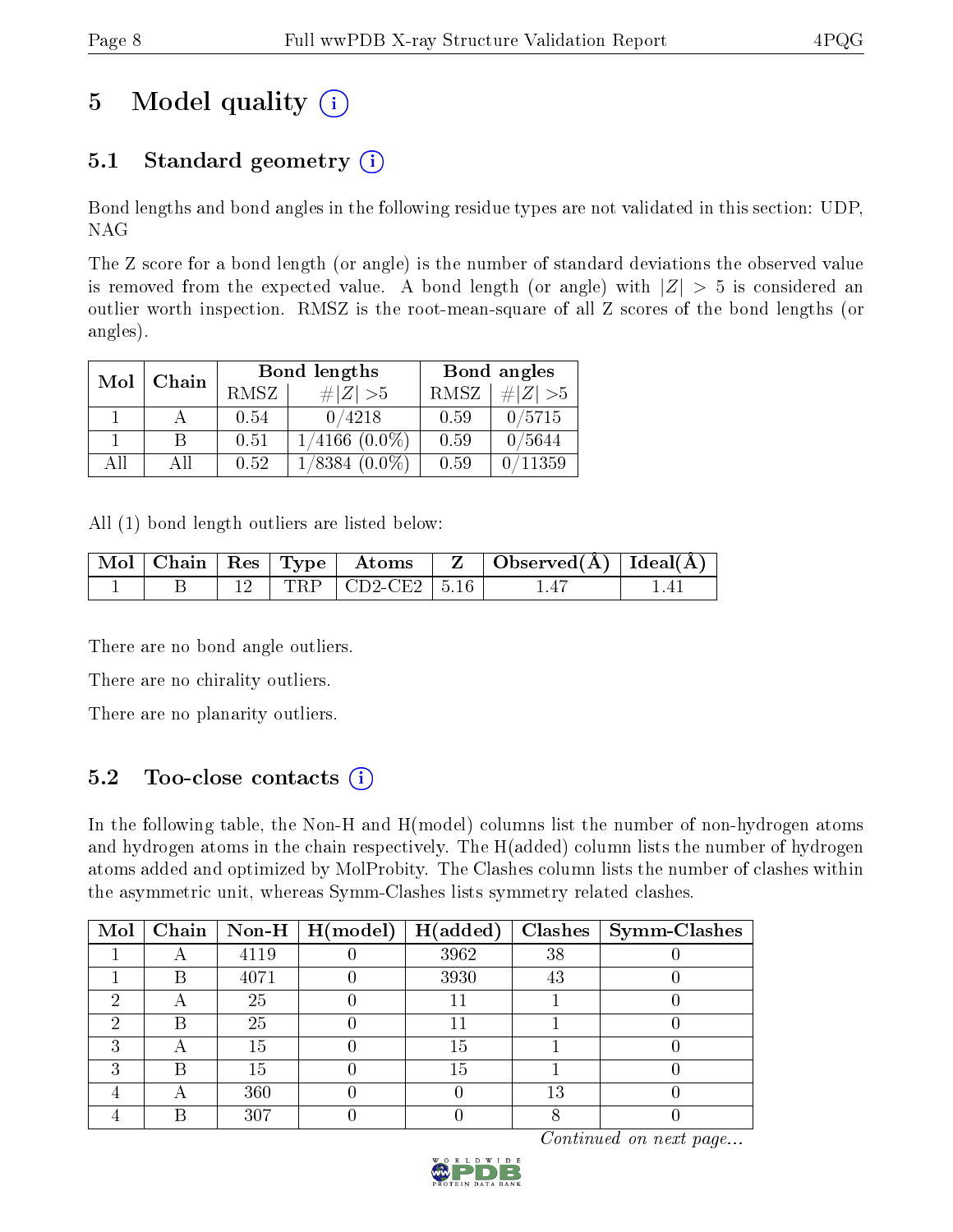Continued from previous page...

|  |       |      | Mol   Chain   Non-H   H(model)   H(added)   Clashes   Symm-Clashes |
|--|-------|------|--------------------------------------------------------------------|
|  | -8937 | 7944 |                                                                    |

The all-atom clashscore is defined as the number of clashes found per 1000 atoms (including hydrogen atoms). The all-atom clashscore for this structure is 5.

All (83) close contacts within the same asymmetric unit are listed below, sorted by their clash magnitude.

| Atom-1             | Atom-2            | Interatomic       | Clash             |
|--------------------|-------------------|-------------------|-------------------|
|                    |                   | distance $(A)$    | overlap $(A)$     |
| 1:B:109:GLN:HB2    | 1:B:110:ASP:HA    | 1.10              | 1.05              |
| 1:A:488:GLU:HG3    | 4:A:942:HOH:O     | 1.57              | 1.03              |
| 1:B:94:HIS:HE1     | 4:B:1007:HOH:O    | 1.43              | $1.00\,$          |
| 1:B:94:HIS:CE1     | 4:B:1007:HOH:O    | $\overline{2.15}$ | $\overline{0.93}$ |
| 1:B:109:GLN:CB     | 1:B:110:ASP:HA    | 1.96              | 0.93              |
| 1:A:367:ARG:HD3    | 4:A:1058:HOH:O    | 1.71              | 0.91              |
| 1:B:500:VAL:HG13   | 1:B:501:LEU:HD13  | $\overline{1.53}$ | 0.89              |
| 1: A:146:ARG:CZ    | 4:A:1039:HOH:O    | 2.25              | 0.84              |
| 2:A:601:UDP:O3B    | 3:A:602:NAG:H1    | 1.82              | $\overline{0.80}$ |
| 1:B:488:GLU:HG2    | 4:B:1000:HOH:O    | 1.81              | 0.80              |
| 1:B:494:LYS:O      | 1:B:498:GLU:HG2   | 1.84              | 0.77              |
| 1:B:294:THR:HG23   | 1:B:296:HIS:H     | 1.50              | 0.76              |
| 1:B:294:THR:CG2    | 1:B:296:HIS:H     | 2.02              | 0.72              |
| 1:B:109:GLN:HB2    | 1:B:110:ASP:CA    | $\overline{2.03}$ | 0.71              |
| 1:A:1:MET:HG3      | 1: A:213: SER: O  | 1.91              | 0.70              |
| 2:B:601:UDP:O1B    | 3: B:602: NAG: H1 | 1.92              | 0.69              |
| 1:A:291:ALA:HA     | 1:A:297:GLN:HE22  | 1.58              | 0.68              |
| 1: B:90: GLY:O     | 1:B:91:GLU:HB2    | 1.93              | 0.68              |
| 1:A:291:ALA:HA     | 1:A:297:GLN:NE2   | 2.08              | 0.67              |
| 1:B:206:LYS:HE3    | 4:1:975:HOH:O     | $\overline{1.95}$ | $\overline{0.67}$ |
| 1: B: 366: LEU: O  | 1:B:370:ILE:HG12  | $\overline{1.96}$ | 0.66              |
| 1:A:29:ARG:HD3     | 1:A:58:ASP:OD2    | 1.97              | 0.64              |
| 1:A:291:ALA:CA     | 1:A:297:GLN:HE22  | $\overline{2.10}$ | 0.64              |
| 1: A: 167: TYR: CZ | 4:A:1039:HOH:O    | 2.43              | 0.64              |
| 1: A:206:LYS:HE3   | 4:A:1043:HOH:O    | 1.97              | 0.64              |
| 1:B:500:VAL:HG13   | 1:B:501:LEU:CD1   | $\overline{2.29}$ | $\overline{0.62}$ |
| 1:B:221:GLU:O      | 1:B:221:GLU:HG2   | $\overline{2.02}$ | $\overline{0.59}$ |
| 1: A:460:LYS:HE3   | 4: A:892: HOH:O   | $\overline{2.03}$ | 0.59              |
| 1: A:100: LYS: HG3 | 1:A:120:GLU:HG3   | 1.84              | 0.58              |
| 1:A:121:ASN:HB3    | 4:A:872:HOH:O     | 2.03              | 0.58              |
| 1:B:183:LYS:HG2    | 1:B:184:GLU:H     | 1.68              | 0.58              |
| 1:A:377:ASP:HB2    | 4:A:887:HOH:O     | 2.04              | 0.57              |
| 1:B:218:LEU:HD11   | 1:B:221:GLU:HB2   | 1.88              | 0.56              |

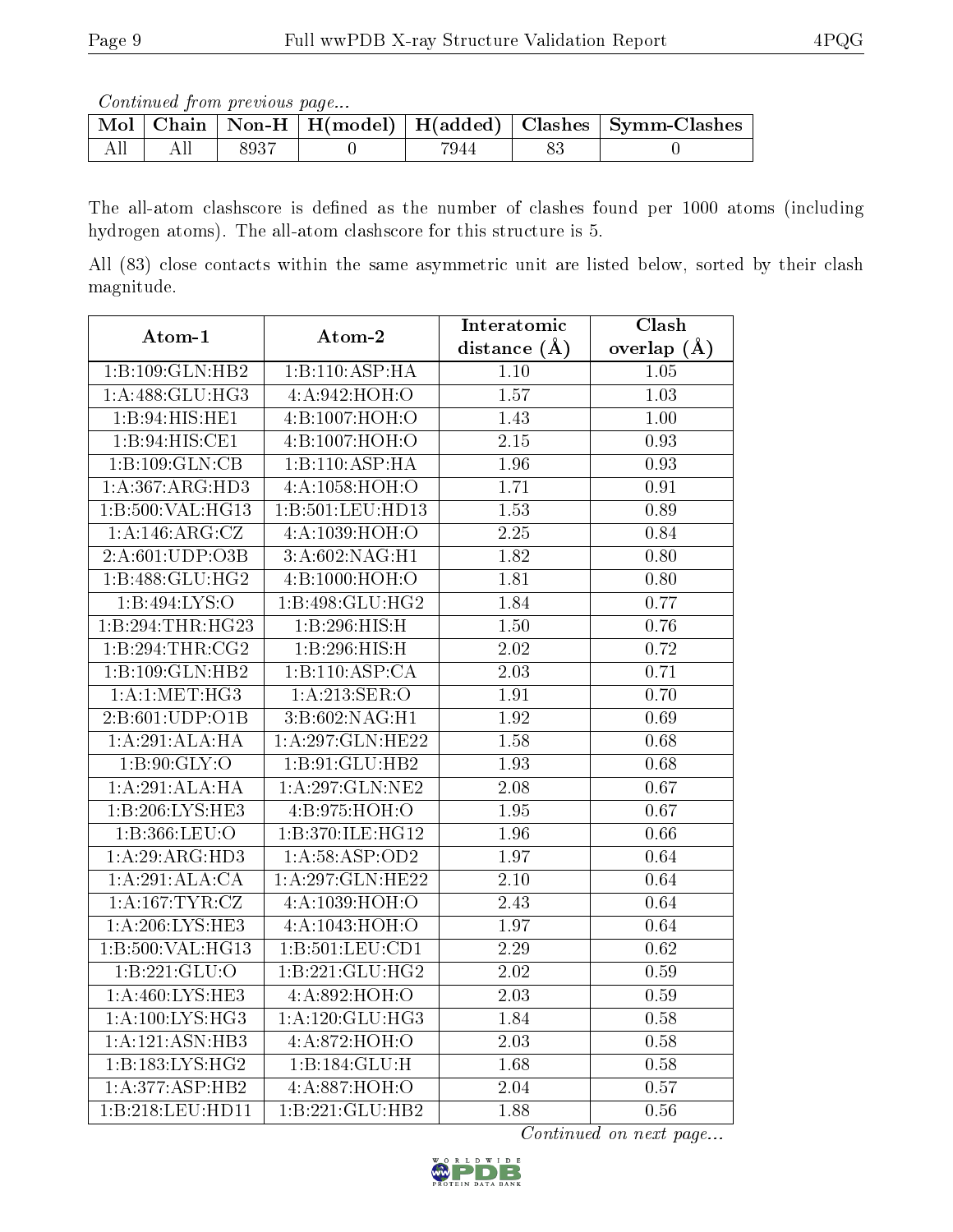| Continuea from previous page |                              | Interatomic    | $\overline{\text{Clash}}$ |
|------------------------------|------------------------------|----------------|---------------------------|
| Atom-1                       | Atom-2                       | distance $(A)$ | overlap $(A)$             |
| 1: A:221: GLU:O              | 1:A:221:GLU:HG2              | 2.06           | 0.55                      |
| 1:B:395:GLU:O                | 1:B:419:PRO:HD2              | 2.07           | 0.55                      |
| 1:B:180:ASN:HB3              | 1:B:185:GLU:HG2              | 1.89           | 0.55                      |
| 1: A:218:LEU:HD11            | 1:A:221:GLU:HB2              | 1.88           | 0.54                      |
| 1:B:323:LEU:HD11             | 1:B:352:LEU:HD22             | 1.89           | 0.54                      |
| 1:B:177:ILE:HG21             | 1:B:184:GLU:HG3              | 1.90           | 0.53                      |
| 1:B:1:MET:HG3                | 1:B:501:LEU:HD23             | 1.91           | 0.53                      |
| 1:B:252:ASN:HB2              | 4:B:823:HOH:O                | 2.08           | 0.53                      |
| 1:B:290:PHE:HD1              | 1:B:294:THR:HG21             | 1.72           | 0.53                      |
| 1: A:146: ARG: NH1           | 4:A:1039:HOH:O               | 2.37           | 0.52                      |
| 1:B:184:GLU:HG2              | 1: B: 187: TYR: OH           | 2.09           | 0.52                      |
| 1:A:155:LYS:O                | 1:A:158:VAL:HG12             | 2.09           | 0.51                      |
| 1:B:1:MET:HG3                | 1:B:213:SER:O                | 2.11           | 0.51                      |
| 1: A:436: GLY:O              | $1:A:469:ARG:\overline{NH2}$ | 2.44           | 0.51                      |
| 1:B:474:ARG:HD2              | 4:B:926:HOH:O                | 2.11           | 0.51                      |
| 1:B:474:ARG:NH2              | 4: B: 931: HOH:O             | 2.44           | 0.50                      |
| 1: B:90: GLY:O               | 1: B: 91: GLU: CB            | 2.60           | 0.49                      |
| 1:B:221:GLU:O                | 1:B:221:GLU:CG               | 2.60           | 0.49                      |
| 1: A: 150: GLU: HG2          | 1: A: 164: ARG: HG2          | 1.94           | 0.48                      |
| 1: A:469: ARG: NH1           | 4:A:918:HOH:O                | 2.46           | 0.47                      |
| 1: B: 391: TYR: CE2          | 1:B:412:GLU:HB3              | 2.50           | 0.47                      |
| 1: A: 395: GLU: O            | 1:A:419:PRO:HD2              | 2.13           | 0.47                      |
| 1:B:109:GLN:HB3              | 4:B:832:HOH:O                | 2.14           | 0.47                      |
| 1:B:7:ASN:OD1                | 1:B:220:ARG:HB2              | 2.14           | 0.47                      |
| 1: A:391:TYR:CE2             | 1:A:412:GLU:HB3              | 2.49           | 0.47                      |
| 1:B:180:ASN:HB3              | 1: B: 185: GLU: CG           | 2.44           | 0.46                      |
| 1:B:29:ARG:HD3               | 1:B:58:ASP:OD2               | 2.14           | 0.46                      |
| 1: B: 150: GLU: HG2          | 1:B:164:ARG:HG2              | 1.98           | 0.46                      |
| 1:A:304:PRO:H <sub>D2</sub>  | 1: A:489: ILE: HDI1          | 1.99           | 0.45                      |
| 1:B:218:LEU:HD21             | 1:B:221:GLU:HG3              | 1.99           | 0.44                      |
| 1:A:434:GLU:HG3              | 1: A:480: ILE: HD11          | 2.00           | 0.44                      |
| 1:A:291:ALA:N                | 1:A:297:GLN:HE22             | 2.15           | 0.44                      |
| 1:A:434:GLU:HG3              | 1: A:476: TYR: HE2           | 1.83           | 0.44                      |
| 1:A:292:LYS:HD3              | 1: A:293:TYR:CZ              | 2.53           | 0.43                      |
| 1: B:66:TYR:CE1              | 1:B:184:GLU:OE1              | 2.71           | 0.43                      |
| 1:A:221:GLU:HG2              | 1: A:225: GLY: CA            | 2.49           | 0.43                      |
| 1:B:241:VAL:HB               | 1: B: 277: VAL:HG12          | 2.00           | 0.42                      |
| 1: A:27: VAL:HG13            | 1:A:490:LEU:HD23             | 2.01           | 0.42                      |
| 1:A:487:LYS:HG3              | 4:A:1034:HOH:O               | 2.18           | 0.42                      |
| 1:A:126:GLN:OE1              | 1:A:127:HIS:ND1              | 2.29           | 0.41                      |
| 1:A:136:LEU:HD21             | 1:A:139:1YS:HE3              | 2.02           | 0.41                      |

Continued from previous page.

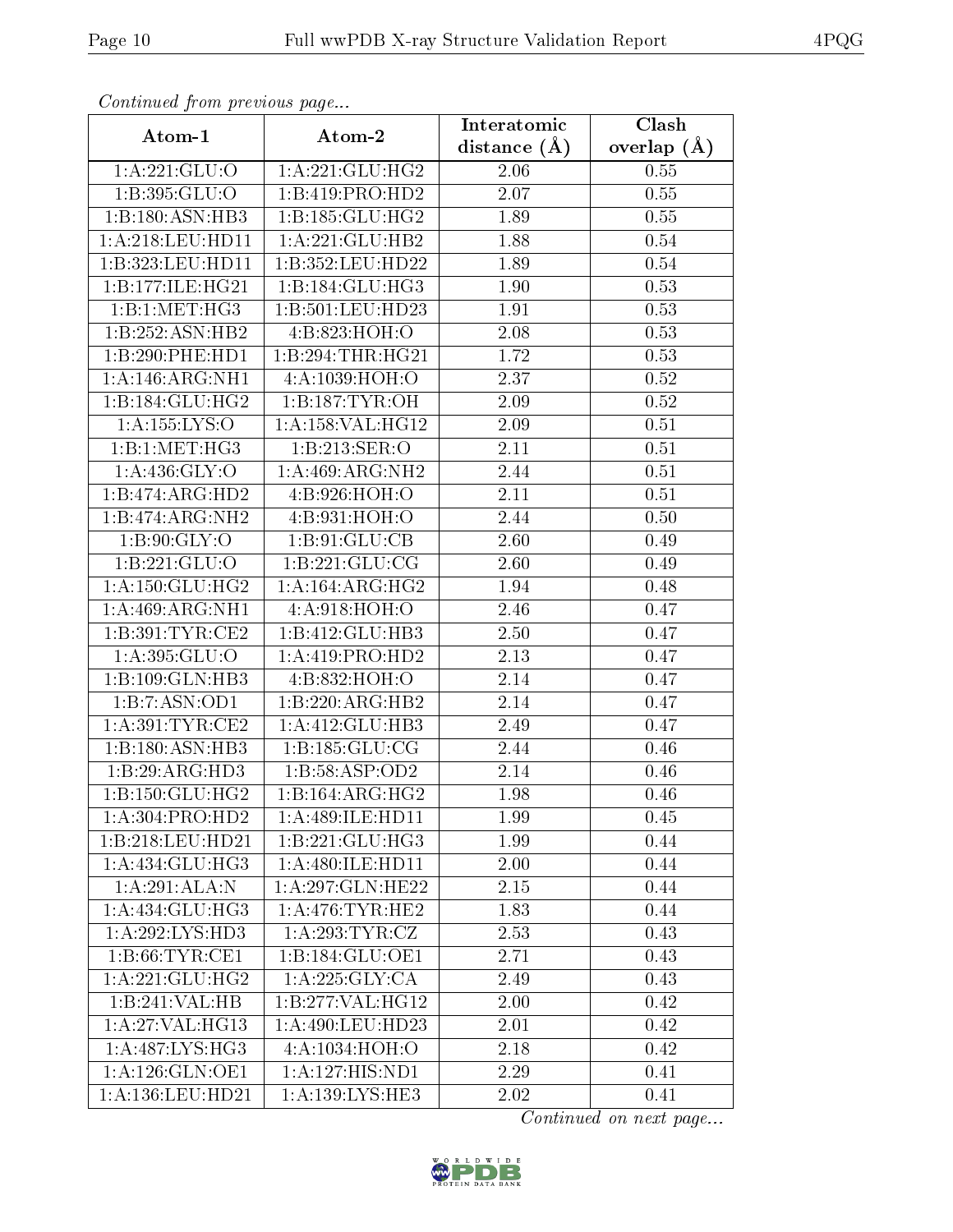| Atom-1            | Atom-2                  | Interatomic<br>distance $(A)$ | Clash<br>overlap $(A)$ |
|-------------------|-------------------------|-------------------------------|------------------------|
| 1:A:119:ASP:HB3   | 1:A:122:LYS:HB2         | 2.02                          | 0.41                   |
| 1: A:167: TYR:OH  | 4: A: 1039: HOH:O       | 1.93                          | 0.41                   |
| 1:B:212:LYS:HA    | 1:B:212:LYS:HD3         | 1.93                          | 0.41                   |
| 1:B:1:MET:HG3     | $1: B: 501:$ LEU: $CD2$ | 2.50                          | 0.41                   |
| 1: A:321: PHE:CD2 | 1: A:351: GLU:HB3       | 2.56                          | 0.41                   |
| 1: B:486: THR:O   | 1:B:489:ILE:HG22        | 2.21                          | 0.41                   |
| 1: A:460: LYS:HD3 | 1: A:460: LYS: HA       | 1.85                          | 0.40                   |
| 1: B: 212: LYS: O | 1: B: 236: HIS: CD2     | 2.74                          | 0.40                   |
| 1:A:135:ASN:HB2   | 4:A:1025:HOH:O          | 2.21                          | 0.40                   |

Continued from previous page...

There are no symmetry-related clashes.

#### 5.3 Torsion angles (i)

#### 5.3.1 Protein backbone (i)

In the following table, the Percentiles column shows the percent Ramachandran outliers of the chain as a percentile score with respect to all X-ray entries followed by that with respect to entries of similar resolution.

The Analysed column shows the number of residues for which the backbone conformation was analysed, and the total number of residues.

| Mol | Chain | Analysed                        | Favoured              | Allowed   Outliers |          | Percentiles |               |  |
|-----|-------|---------------------------------|-----------------------|--------------------|----------|-------------|---------------|--|
|     |       | $504/511(99\%)$                 | 489 (97\%)            | 13(3%)             | $2(0\%)$ | 34          | 30            |  |
|     |       | $499/511(98\%)$                 | $1478(96\%)$ 17 (3\%) |                    | $4(1\%)$ |             | $19$   $13$   |  |
| All | All   | $1003/1022$ (98\%)   967 (96\%) |                       | 30(3%)             | $6(1\%)$ | 25          | <sup>19</sup> |  |

All (6) Ramachandran outliers are listed below:

| Mol | Chain | Res | Type       |
|-----|-------|-----|------------|
|     |       | 91  | <b>GLU</b> |
|     |       | 90  | <b>GLY</b> |
|     |       | 91  | GLU        |
|     |       | 108 | ASP        |
|     |       | 314 | <b>SER</b> |
|     |       | 109 | <b>GLN</b> |

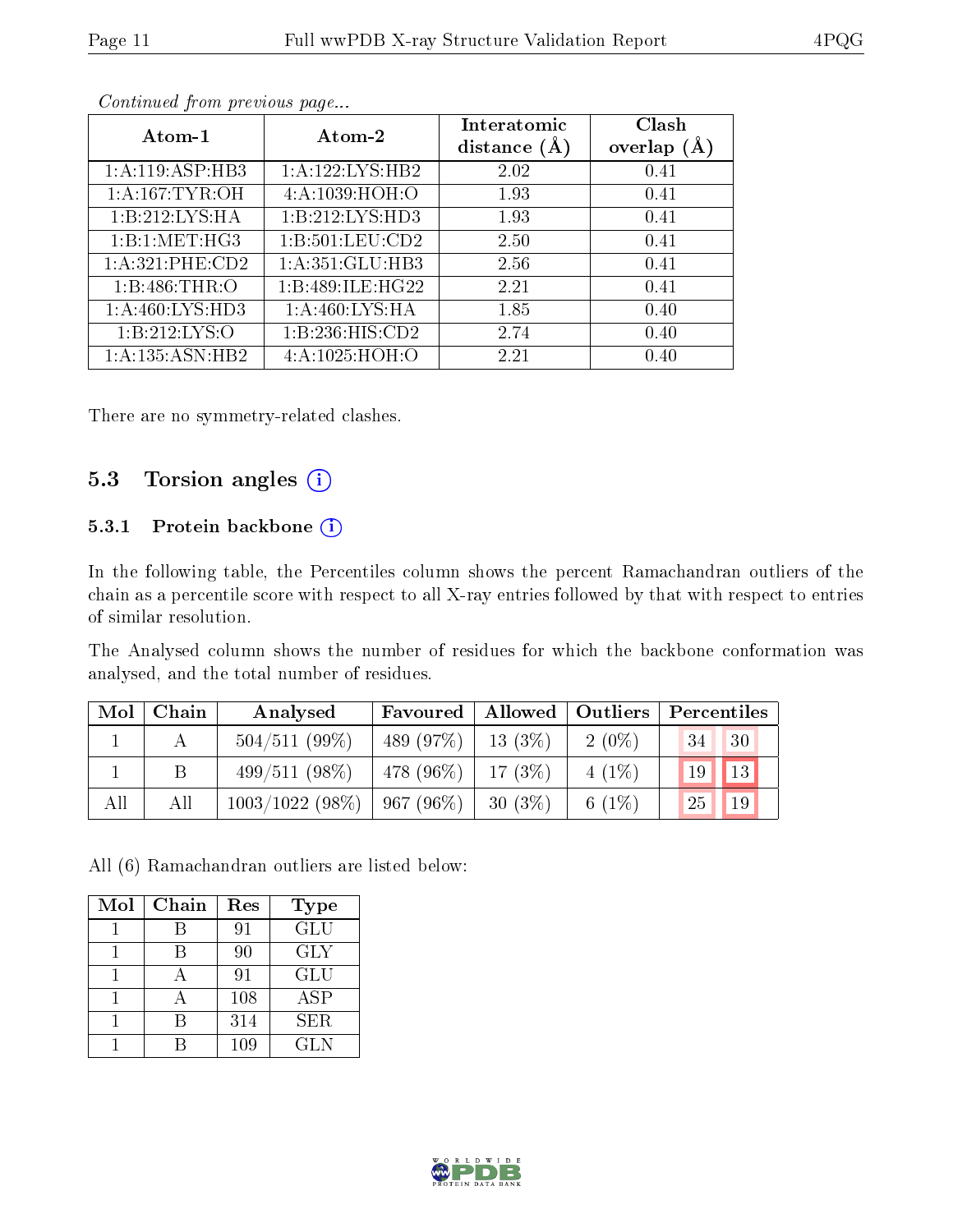#### 5.3.2 Protein sidechains  $(i)$

In the following table, the Percentiles column shows the percent sidechain outliers of the chain as a percentile score with respect to all X-ray entries followed by that with respect to entries of similar resolution.

The Analysed column shows the number of residues for which the sidechain conformation was analysed, and the total number of residues.

| Mol | Chain | Analysed         | Rotameric   Outliers |           | Percentiles |
|-----|-------|------------------|----------------------|-----------|-------------|
|     |       | $442/446$ (99\%) | 436 $(99\%)$         | 6 $(1\%)$ | 72<br>67    |
|     |       | $437/446$ (98\%) | 434 $(99\%)$         | $3(1\%)$  | 88<br>84    |
| All | All   | $879/892(98\%)$  | 870 (99%)            | $9(1\%)$  | 81<br>76    |

All (9) residues with a non-rotameric sidechain are listed below:

| Mol | Chain | Res | Type       |
|-----|-------|-----|------------|
|     | A     | 32  | <b>ASN</b> |
| 1   | A     | 109 | <b>GLN</b> |
| 1   | A     | 221 | GLU        |
| 1   | A     | 399 | THR        |
| 1   | А     | 452 | <b>GLN</b> |
| 1   | А     | 468 | <b>ASN</b> |
|     | B     | 221 | GLU        |
| 1   | R     | 294 | THR        |
|     |       | 399 | THR.       |

Some sidechains can be flipped to improve hydrogen bonding and reduce clashes. All (3) such sidechains are listed below:

| $\operatorname{Mol}$ | Chain | Res  | Type    |
|----------------------|-------|------|---------|
|                      |       | 109  | GLN     |
|                      |       | -287 | GL N    |
|                      |       |      | 7 L L N |

#### $5.3.3$  RNA  $(i)$

There are no RNA molecules in this entry.

### 5.4 Non-standard residues in protein, DNA, RNA chains  $(i)$

There are no non-standard protein/DNA/RNA residues in this entry.

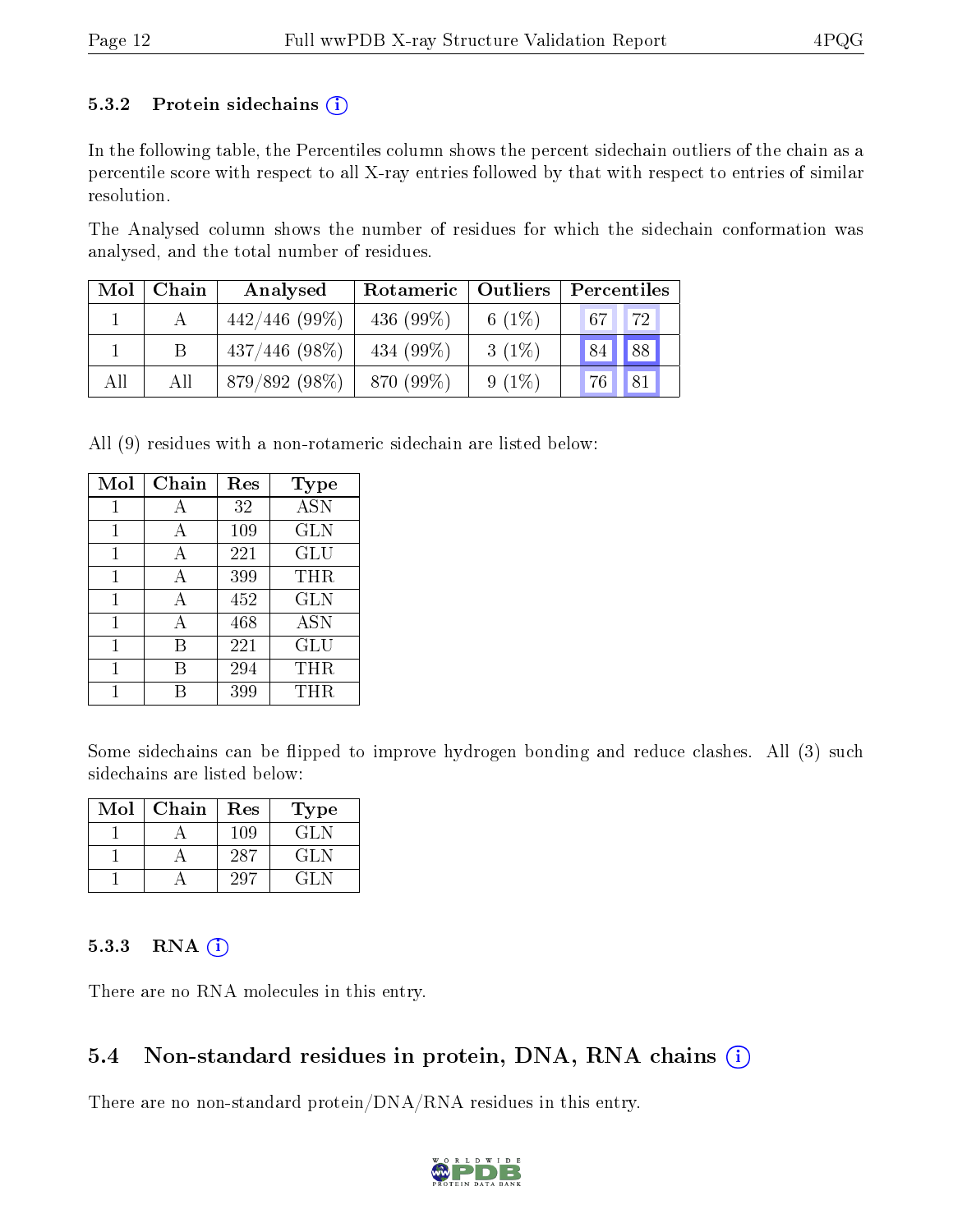#### 5.5 Carbohydrates (i)

There are no monosaccharides in this entry.

### 5.6 Ligand geometry  $(i)$

4 ligands are modelled in this entry.

In the following table, the Counts columns list the number of bonds (or angles) for which Mogul statistics could be retrieved, the number of bonds (or angles) that are observed in the model and the number of bonds (or angles) that are defined in the Chemical Component Dictionary. The Link column lists molecule types, if any, to which the group is linked. The Z score for a bond length (or angle) is the number of standard deviations the observed value is removed from the expected value. A bond length (or angle) with  $|Z| > 2$  is considered an outlier worth inspection. RMSZ is the root-mean-square of all Z scores of the bond lengths (or angles).

| Mol            | Chain<br>Type |   | Res | Link |            | Bond lengths |           | Bond angles |      |             |
|----------------|---------------|---|-----|------|------------|--------------|-----------|-------------|------|-------------|
|                |               |   |     |      | Counts     | RMSZ         | Z >2<br># | Counts      | RMSZ | # $ Z  > 2$ |
| 3              | NAG.          |   | 602 |      | 15, 15, 15 | 0.56         |           | 21,21,21    | 3.25 | 6(28%)      |
| 3              | <b>NAG</b>    | B | 602 |      | 15, 15, 15 | 0.55         |           | 21,21,21    | 3.13 | 5(23%)      |
| $\overline{2}$ | <b>UDP</b>    |   | 601 |      | 20, 26, 26 | 0.87         | (5%)      | 25,40,40    | 1.00 | $2(8\%)$    |
| $\overline{2}$ | UDP           |   | 601 |      | 20, 26, 26 | 0.82         | (5%)      | 25,40,40    | 1.03 | 3(12%)      |

In the following table, the Chirals column lists the number of chiral outliers, the number of chiral centers analysed, the number of these observed in the model and the number defined in the Chemical Component Dictionary. Similar counts are reported in the Torsion and Rings columns. '-' means no outliers of that kind were identified.

| Mol | Type       | Chain | Res | $\mathbf{Link}$ | $\blacksquare$ Chirals | <b>Torsions</b> | Rings   |
|-----|------------|-------|-----|-----------------|------------------------|-----------------|---------|
| 2   | <b>NAG</b> |       | 602 |                 |                        | 0/6/26/26       | 0/1/1/1 |
|     | <b>NAG</b> |       | 602 |                 |                        | 1/6/26/26       | 0/1/1/1 |
|     | <b>UDP</b> |       | 601 |                 |                        | 3/14/32/32      | 0/2/2/2 |
|     | <b>UDP</b> |       | 601 |                 |                        | 3/14/32/32      | 0/2/2/2 |

All (2) bond length outliers are listed below:

| Mol |     |             | $\vert$ Chain $\vert$ Res $\vert$ Type $\vert$ Atoms $\vert$ | $\mathbf{Z}$ | $\vert$ Observed( $\rm \AA$ ) $\vert$ Ideal( $\rm \AA$ ) |  |
|-----|-----|-------------|--------------------------------------------------------------|--------------|----------------------------------------------------------|--|
|     | 601 | <b>IIDP</b> | $\mid$ C <sub>2</sub> -N <sub>3</sub> $\mid$ -2.78           |              |                                                          |  |
|     |     |             | $\degree$ C2-N3 $\degree$                                    | $1 - 2.62$   |                                                          |  |

All (16) bond angle outliers are listed below:

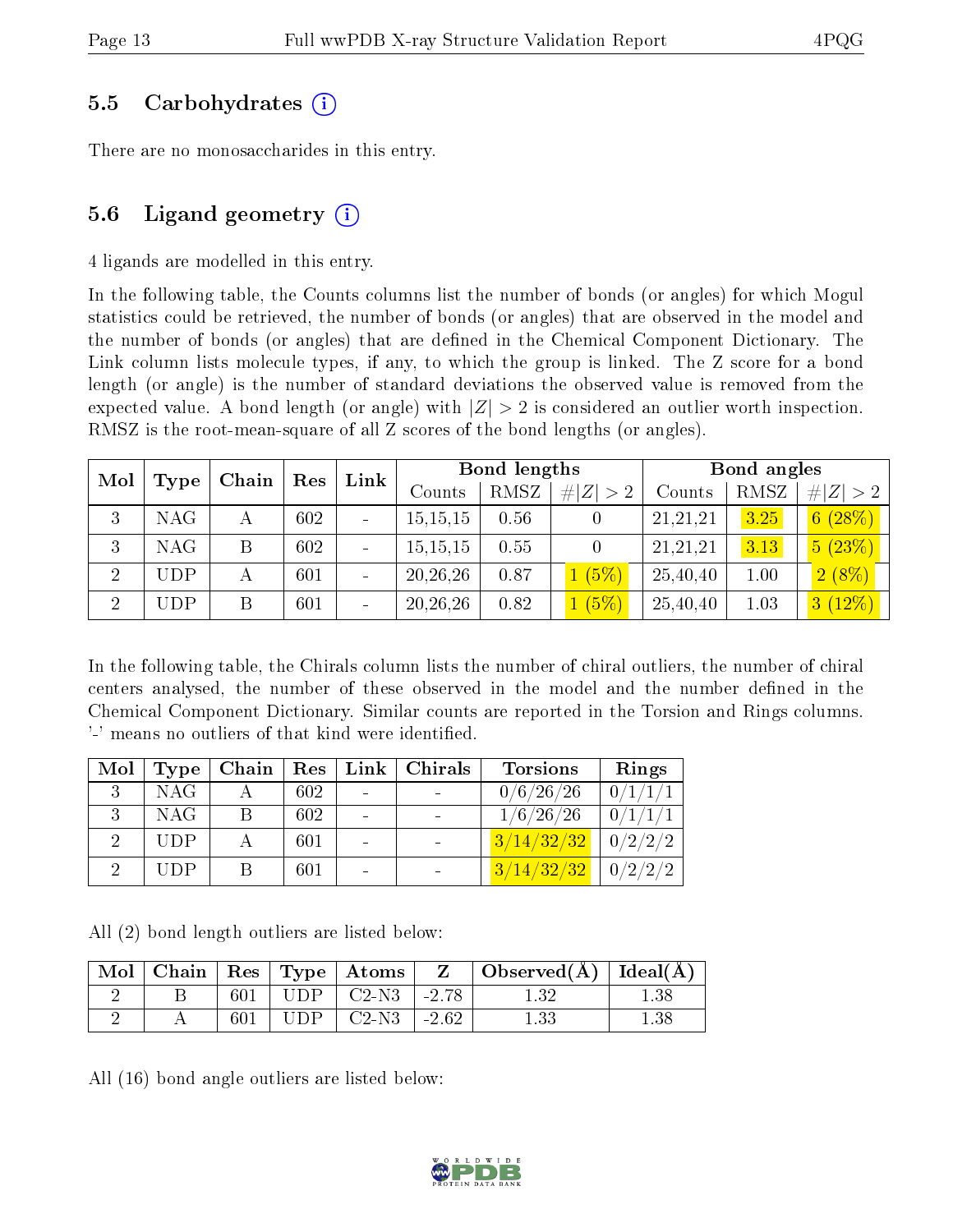| Mol            | Chain | $\operatorname{Res}% \left( \mathcal{N}\right) \equiv\operatorname{Res}(\mathcal{N}_{0})\cap\mathcal{N}_{1}$ | <b>Type</b> | Atoms                                          | Z       | Observed $(^\circ)$ | Ideal $(^\circ)$ |
|----------------|-------|--------------------------------------------------------------------------------------------------------------|-------------|------------------------------------------------|---------|---------------------|------------------|
| 3              | A     | 602                                                                                                          | NAG         | $C1-C2-C3$                                     | $-9.09$ | 98.15               | 110.54           |
| 3              | B     | 602                                                                                                          | NAG         | $C1-C2-C3$                                     | $-8.67$ | 98.72               | 110.54           |
| 3              | B     | 602                                                                                                          | NAG         | $C1-O5-C5$                                     | $-8.62$ | 97.40               | 113.66           |
| 3              | А     | 602                                                                                                          | NAG         | $C1-O5-C5$                                     | $-8.46$ | 97.69               | 113.66           |
| 3              | А     | 602                                                                                                          | NAG         | $O1-C1-C2$                                     | 5.95    | 121.58              | 109.22           |
| 3              | B     | 602                                                                                                          | NAG         | $O1-C1-C2$                                     | 4.95    | 119.49              | 109.22           |
| 3              | B     | 602                                                                                                          | NAG         | $O1-C1-O5$                                     | 2.88    | 119.03              | 110.38           |
| 3              | B     | 602                                                                                                          | <b>NAG</b>  | $O5-C5-C6$                                     | 2.64    | 113.01              | 106.44           |
| 3              | А     | 602                                                                                                          | NAG         | $O5-C5-C6$                                     | 2.58    | 112.85              | 106.44           |
| 3              | A     | 602                                                                                                          | NAG         | $O1-C1-O5$                                     | 2.42    | 117.64              | 110.38           |
| $\overline{2}$ | А     | 601                                                                                                          | UDP         | $C3'-C2'-C1'$                                  | 2.34    | 104.51              | 100.98           |
| $\overline{2}$ | B     | 601                                                                                                          | UDP         | $O4'$ -C1'-C2'                                 | $-2.22$ | 103.69              | 106.93           |
| $\overline{2}$ | А     | 601                                                                                                          | <b>UDP</b>  | $O4'$ -C1'-C2'                                 | $-2.12$ | 103.83              | 106.93           |
| $\overline{2}$ | B     | 601                                                                                                          | <b>UDP</b>  | O <sub>2</sub> A-PA-O <sub>1</sub> A           | 2.09    | 122.56              | 112.24           |
| $\overline{2}$ | Β     | 601                                                                                                          | UDP         | $C3'-C2'-C1'$                                  | 2.09    | 104.12              | 100.98           |
| 3              | А     | 602                                                                                                          | NAG         | O <sub>5</sub> -C <sub>5</sub> -C <sub>4</sub> | $-2.08$ | 105.91              | 109.69           |

There are no chirality outliers.

All (7) torsion outliers are listed below:

| Mol                         | Chain | Res | Type       | Atoms                         |
|-----------------------------|-------|-----|------------|-------------------------------|
| 2                           | В     | 601 | <b>UDP</b> | PA-O3A-PB-O2B                 |
| 2                           |       | 601 | <b>UDP</b> | PA-O3A-PB-O1B                 |
| $\mathcal{D}_{\mathcal{A}}$ | А     | 601 | <b>UDP</b> | PA-O3A-PB-O3B                 |
| 2                           | R     | 601 | <b>UDP</b> | $O4'$ -C4'-C5'-O5'            |
| 3                           | В     | 602 | <b>NAG</b> | $C1-C2-N2-C7$                 |
| 2                           | R     | 601 | <b>UDP</b> | $C3'$ - $C4'$ - $C5'$ - $O5'$ |
| 2                           |       | 601 | UDP        | $O4'$ -C4'-C5'-O5'            |

There are no ring outliers.

4 monomers are involved in 2 short contacts:

|  |      |            | $\text{Mol}$   Chain   Res   Type   Clashes   Symm-Clashes |
|--|------|------------|------------------------------------------------------------|
|  | 602  | <b>NAG</b> |                                                            |
|  | 602. | NAG        |                                                            |
|  | 601  | UDP        |                                                            |
|  |      |            |                                                            |

The following is a two-dimensional graphical depiction of Mogul quality analysis of bond lengths, bond angles, torsion angles, and ring geometry for all instances of the Ligand of Interest. In addition, ligands with molecular weight > 250 and outliers as shown on the validation Tables will also be included. For torsion angles, if less then 5% of the Mogul distribution of torsion angles is

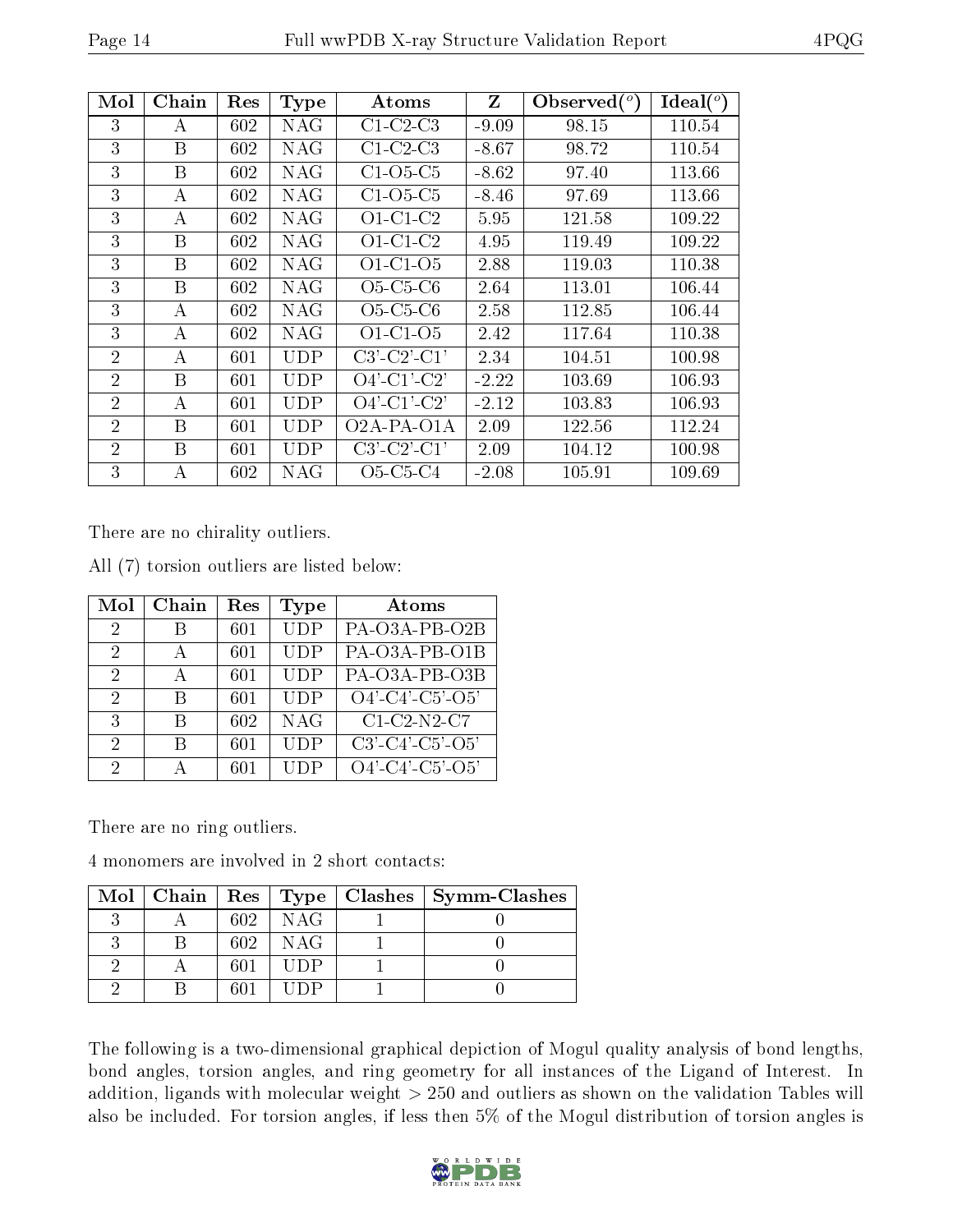within 10 degrees of the torsion angle in question, then that torsion angle is considered an outlier. Any bond that is central to one or more torsion angles identified as an outlier by Mogul will be highlighted in the graph. For rings, the root-mean-square deviation (RMSD) between the ring in question and similar rings identified by Mogul is calculated over all ring torsion angles. If the average RMSD is greater than 60 degrees and the minimal RMSD between the ring in question and any Mogul-identified rings is also greater than 60 degrees, then that ring is considered an outlier. The outliers are highlighted in purple. The color gray indicates Mogul did not find sufficient equivalents in the CSD to analyse the geometry.



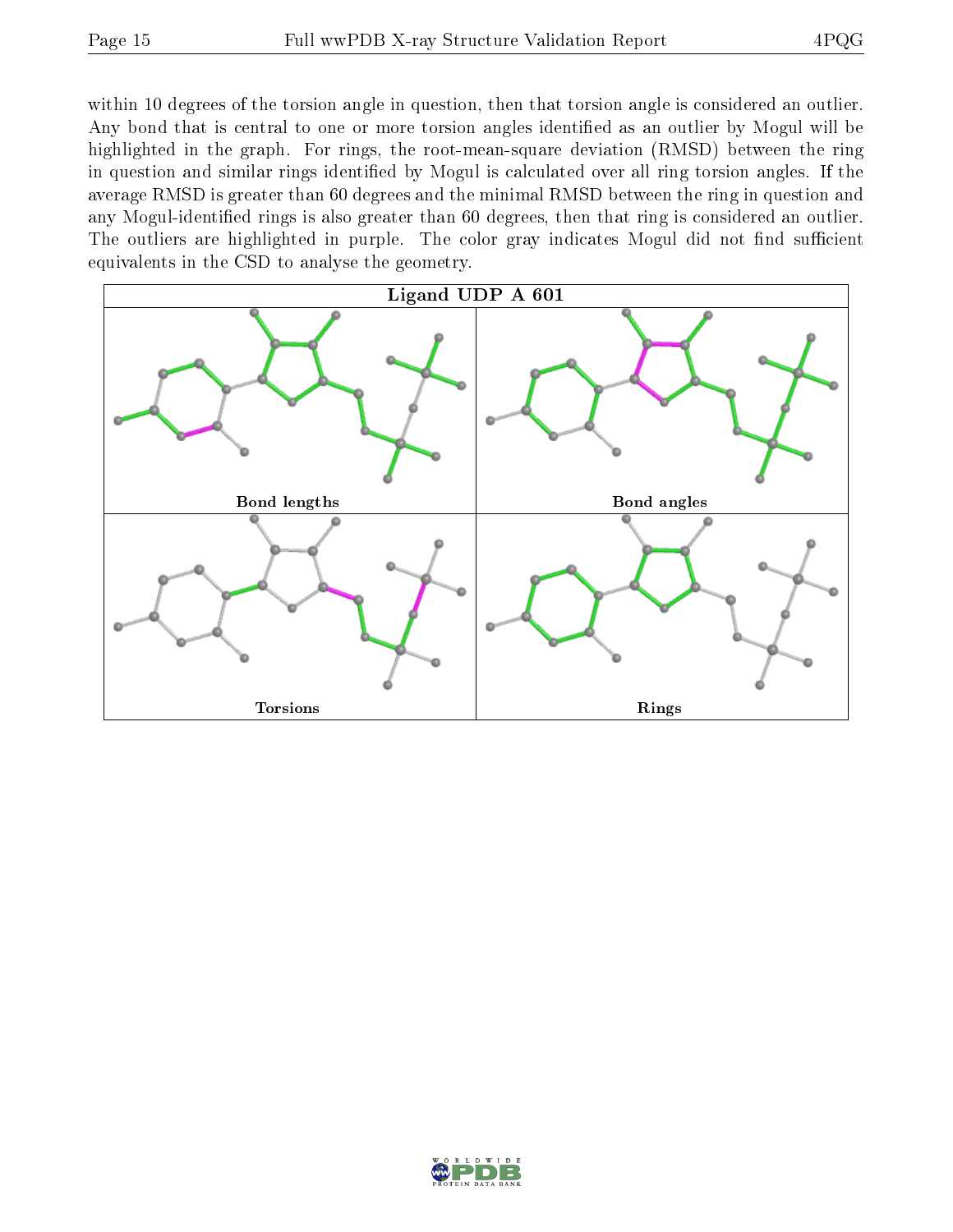

## 5.7 [O](https://www.wwpdb.org/validation/2017/XrayValidationReportHelp#nonstandard_residues_and_ligands)ther polymers (i)

There are no such residues in this entry.

### 5.8 Polymer linkage issues (i)

There are no chain breaks in this entry.

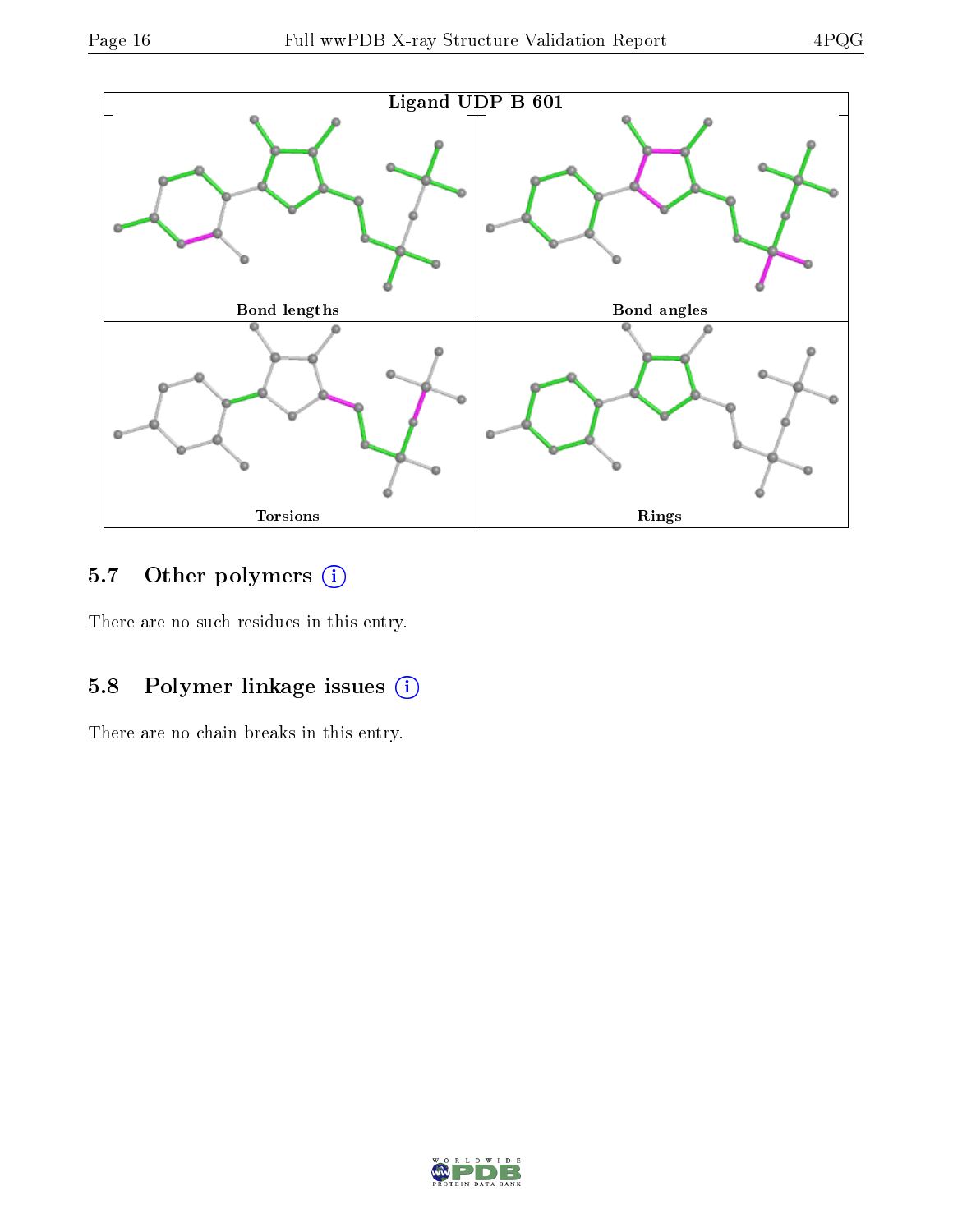## 6 Fit of model and data  $(i)$

### 6.1 Protein, DNA and RNA chains  $(i)$

In the following table, the column labelled  $#RSRZ> 2'$  contains the number (and percentage) of RSRZ outliers, followed by percent RSRZ outliers for the chain as percentile scores relative to all X-ray entries and entries of similar resolution. The OWAB column contains the minimum, median,  $95<sup>th</sup>$  percentile and maximum values of the occupancy-weighted average B-factor per residue. The column labelled ' $Q< 0.9$ ' lists the number of (and percentage) of residues with an average occupancy less than 0.9.

| $\bf{Mol}$ | Chain | Analysed        | ${ <\hspace{-1.5pt}{\mathrm{RSRZ}} \hspace{-1.5pt}>}$ | $\#\text{RSRZ}{>}2$ | $\vert$ OWAB( $A^2$ ) $\vert$ | $\mathrm{Q}{<}0.9$ |
|------------|-------|-----------------|-------------------------------------------------------|---------------------|-------------------------------|--------------------|
|            |       | $506/511(99\%)$ | $-0.13$                                               | $8(1\%)$ 72<br>70   | 14, 26, 47, 93                |                    |
|            |       | $501/511(98\%)$ | 0.05                                                  | $13(2\%)$ 56<br>54  | 17, 30, 52, 88                |                    |
| All        | All   | 1007/1022(98%)  | $-0.04$                                               | $21(2\%)$ 63<br>62  | 14, 28, 50, 93                |                    |

All (21) RSRZ outliers are listed below:

| Mol            | Chain                   | Res         | <b>Type</b>       | <b>RSRZ</b> |
|----------------|-------------------------|-------------|-------------------|-------------|
| $\mathbf{1}$   | Β                       | 182         | $\rm GLY$         | 9.5         |
| $\overline{1}$ | B                       | 183         | LYS.              | 5.6         |
| $\overline{1}$ | $\boldsymbol{B}$        | 181         | <b>GLN</b>        | 5.2         |
| $\overline{1}$ | $\overline{A}$          | $^{\rm -1}$ | <b>HIS</b>        | 4.3         |
| $\overline{1}$ | B                       | 109         | <b>GLN</b>        | 3.8         |
| $\overline{1}$ | $\overline{\rm A}$      | 503         | $\overline{A}$ SP | 3.7         |
| $\mathbf{1}$   | $\boldsymbol{B}$        | 316         | <b>GLN</b>        | $3.6\,$     |
| $\mathbf{1}$   | $\boldsymbol{B}$        | 501         | <b>LEU</b>        | 3.4         |
| $\overline{1}$ | $\overline{B}$          | 350         | PRO               | 3.1         |
| $\mathbf{1}$   | B                       | 180         | <b>ASN</b>        | 3.0         |
| $\overline{1}$ | $\mathbf{A}$            | 502         | <b>HIS</b>        | 2.9         |
| $\overline{1}$ | $\overline{\rm A}$      | 110         | ASP               | 2.8         |
| $\overline{1}$ | $\overline{A}$          | 157         | <b>ASN</b>        | 2.7         |
| $\mathbf{1}$   | B                       | 91          | GLU               | 2.6         |
| $\overline{1}$ | Β                       | 184         | GLU               | 2.4         |
| $\overline{1}$ | B                       | 500         | <b>VAL</b>        | 2.3         |
| $\overline{1}$ | $\overline{\mathrm{B}}$ | 90          | <b>GLY</b>        | 2.3         |
| $\mathbf{1}$   | А                       | 109         | GLN               | 2.2         |
| $\mathbf{1}$   | $\overline{A}$          | 107         | PHE               | 2.2         |
| $\overline{1}$ | $\boldsymbol{B}$        | 349         | <b>LEU</b>        | $2.1\,$     |
| $\mathbf{1}$   | А                       | 501         | LEU               | 2.1         |

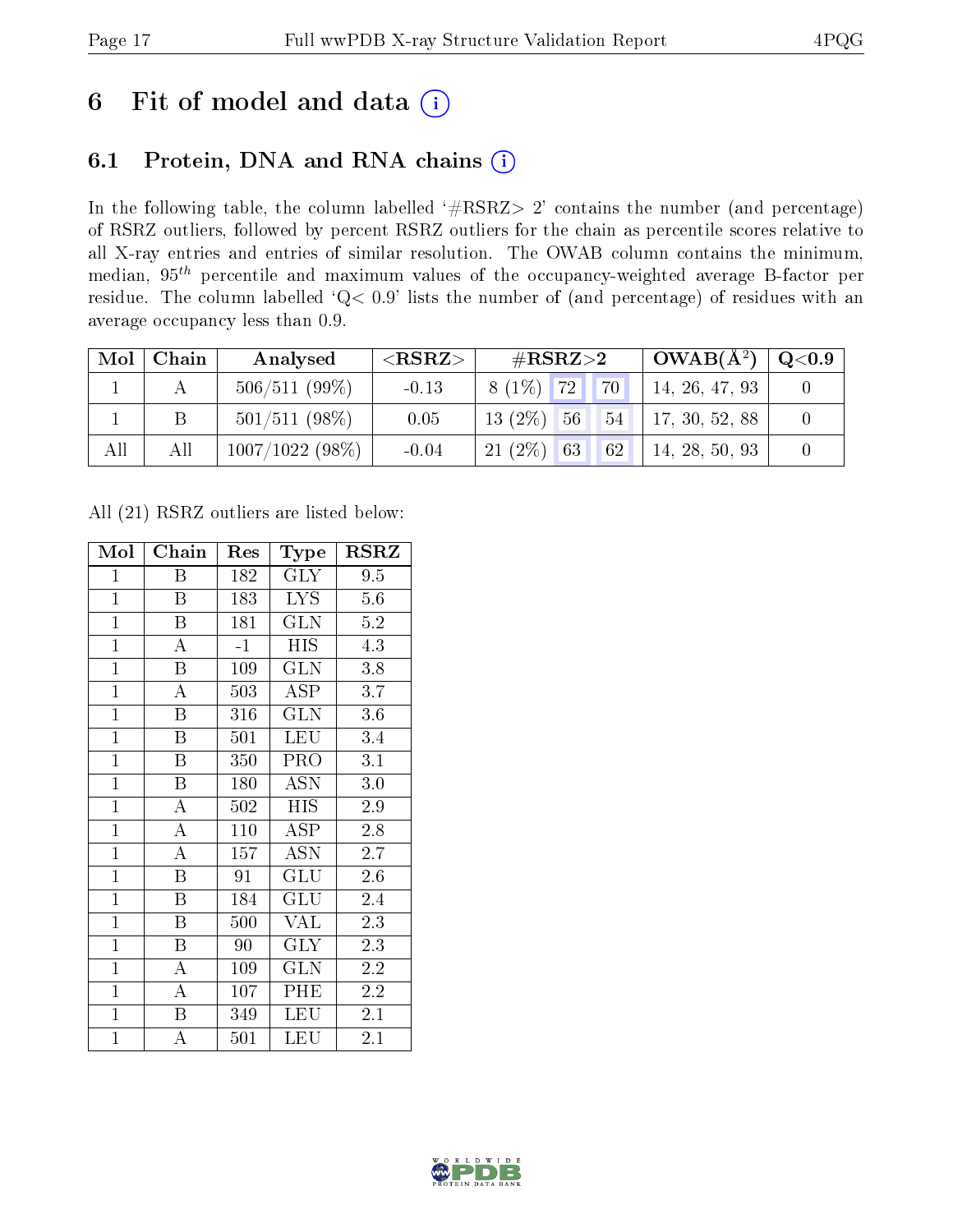#### 6.2 Non-standard residues in protein, DNA, RNA chains  $(i)$

There are no non-standard protein/DNA/RNA residues in this entry.

#### 6.3 Carbohydrates  $(i)$

There are no monosaccharides in this entry.

### 6.4 Ligands  $(i)$

In the following table, the Atoms column lists the number of modelled atoms in the group and the number defined in the chemical component dictionary. The B-factors column lists the minimum, median,  $95<sup>th</sup>$  percentile and maximum values of B factors of atoms in the group. The column labelled  $Q < 0.9$ ' lists the number of atoms with occupancy less than 0.9.

| Mol | Type | Chain | Res | Atoms | $_{\rm RSCC}$ | $\ $ RSR $\ $ | $\perp$ B-factors( $\overline{A^2}$ ) | $\mathrm{Q}{<}0.9$ |
|-----|------|-------|-----|-------|---------------|---------------|---------------------------------------|--------------------|
|     | NAG  |       | 602 | 15/15 | 0.96          | 0.12          | 16, 17, 18, 19                        |                    |
|     | NAG  |       | 602 | 15/15 | 0.96          | 0.14          | 20, 21, 23, 24                        |                    |
|     | UDP  |       | 601 | 25/25 | 0.98          | 0.10          | 18, 19, 19, 20                        |                    |
|     | HDP  |       | 601 | 25/25 | 0.99          | 0.11          | 16, 18, 19, 19                        |                    |

The following is a graphical depiction of the model fit to experimental electron density of all instances of the Ligand of Interest. In addition, ligands with molecular weight  $> 250$  and outliers as shown on the geometry validation Tables will also be included. Each fit is shown from different orientation to approximate a three-dimensional view.

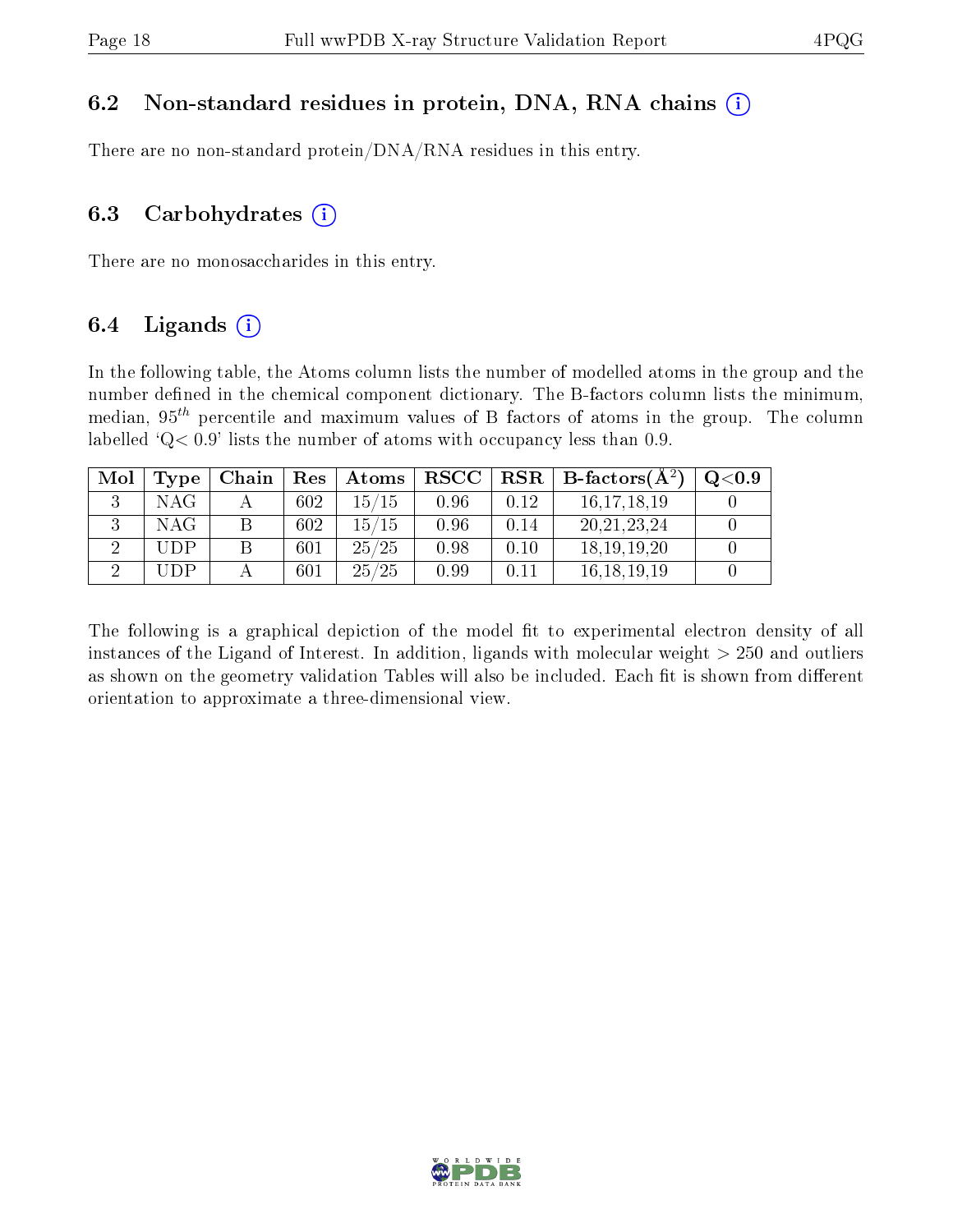